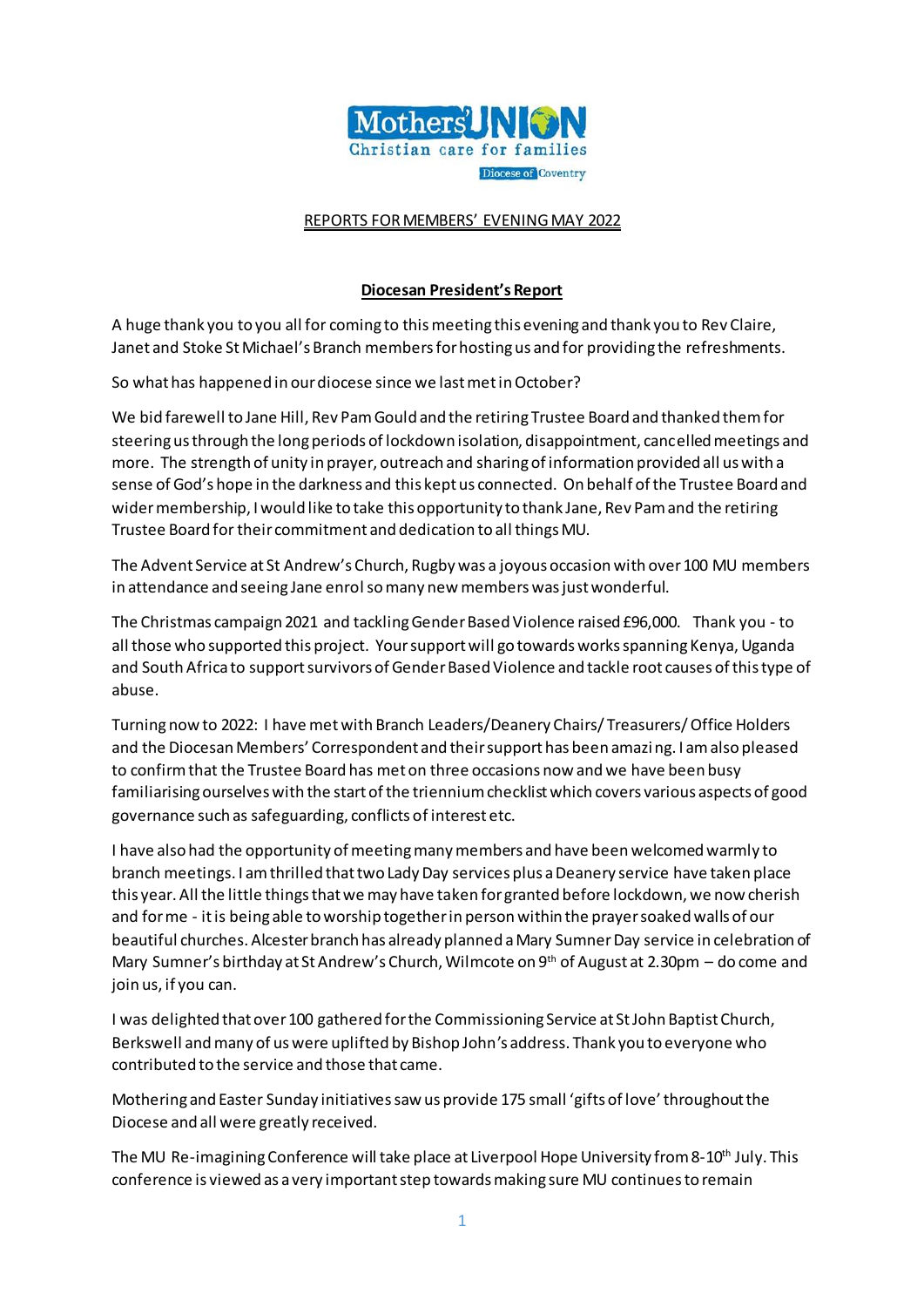relevant to 21<sup>st</sup> Century life, throughout the triennium and beyond. Please uphold Catherine Bartlem and Rosie Lee and all those involved, in your prayers and the conference will be a resounding success.

We have much to look forward to this summer with the Queen (our Patron) celebrating her Platinum Jubilee -strawberry teas, church festivals etc. and some of you, might have plans in place, to use the President's Challenge to share God's love in new and creative ways. Please remember to capture all these precious moments to forward to Felicity Hawke (Link Up) and Sue Foster (Facebook & MU website). The photo consent form can be downloaded via our website mothersunioncoventry.com under publications.

The Speakers List has now been updated and some new speakers have been added for branches and diocesan members' fellowship groups to consider for either this or next year's programmes. Please note that the Trustee Board has recently agreed both Mothers' Union commissioned speakers and external speakers can claim reasonable expenses via the MU Diocese, using the MU expense form which can be downloaded via our website. This will be reviewed annually.

Members should have received details about the Summer of Hope campaign, celebrating female leaders who have had an impact on our lives to coincide with the Jubilee celebrations, which is packed with fundraising ideas and fun things to do. Just a suggestion - do try to involve all members - it doesn't have to always fall to the committee. I am also aware that the majority of branches have been excellent at raising money for our various projects and overseas work in the past but many have understandably been involved in raising money for Ukraine so please just do what you can.

Opportunities to get involved in:

One of the projects that members and friends faithfully donate generously to each year is our MU AFIA project and as you know Lynda Howells has coordinated the AFIA project for nine years now. Lynda has kindly agreed to continue leading this but she would like to step down, at some point.

A craft Community of Interest has been established and will be reporting back to Britain and Ireland Group to recommend a practical way of ensuring that all craft created, in the name of MU, meets necessary quality standards. I am conscious that we don't currently have a Mothers' Union craft Community of Interest champion within our Diocese.

If you feel God is calling you to be more involved in MU and in particular with AFIA or craft, please get in touch, alternatively, if you know of a member, well suited to either role, please do give them a gentle nudge.

Midday prayers continue to be run very effectively by a rota of members and mostly pre-recorded from around the world for the big festivals. New volunteers to join the rota would be welcome.

Prayers for the 2023 prayer diary are currently being gathered –there are some slots still available, so please let me know if you would like to get involved.

The annual gathering is going ahead in Belfast and members have been advised to book tickets ASAP.

Transformation –now! Will continue to be MU's theme for this triennium and Domestic Abuse will be the focus for advocacy for the next three years also.

Jane Hill, our overseas representative, will continue to be our lead for the Diocesan trip to Kapsabet, Kenya in 2023 and Bishop Christopher is keen for two MU members to be involved in the trip.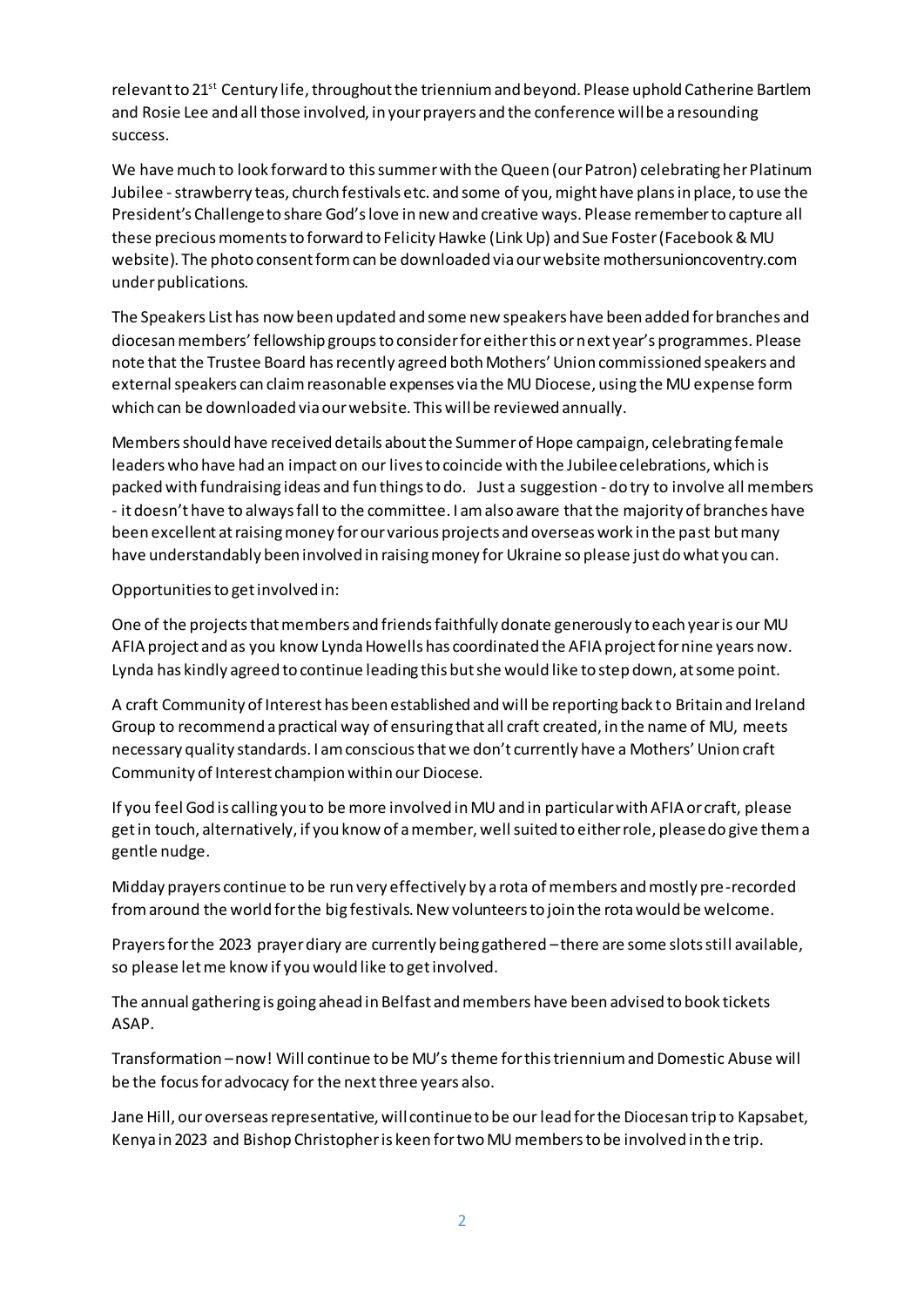Can I just finally add - you are all greatly valued whether an office holder or grassroots member and all of you continue to inspire me so thank you!!

Karen Morris Diocesan President 07952542776 or Karen.morris@coventry.anglican.org

#### **Vice President and Prayer & Spirituality Report**

Please see Link Up.

Ann Gibbons

## **Report for the Finances for the Diocese at Members Evening**

Even though much of 2021 was in lockdown or everyone was being cautious about mixing in large groups / crowds when we were able to get out more because of the pandemic. We nevertheless were able to send £1800 to MSH from the Diocese at the end of last year to support their appeals. We had also received £1900 for AFIA from you, the members to use for people in this area. For those of you who may want to see a few more figures, during 2021 £962 was sent to MSH for their seasonal appeals, and just under £900 for Overseas work.

Also the President's Challenge has required an outlay of between £300 and £400. As you will know the aim of the President's Challenge is for MU members to make the work of the MU more widely known by promoting our activities nationally and internationally. You are at liberty to spend the £25 as a branch in order to do this. Should you be able to raise extra money to put towards one of the MU projects that will be a bonus!

Many of you, including myself, are now aware that many banks are charging for holding an account with them and charging extra for paying cheques and cash in and out of the account. The way to transfer money, account to account, is to do it online if you can. This method of transaction does not incur a charge!

Margaret Siggers Diocesan Treasurer

### **AFIA & Onley Prison Report - Lynda Howells**

### Onley Prison

There was some money left after buying the vouchers at Christmas, so we bought Easer eggs for the children visiting their dads over the Easter weekend. The dads were able to give the eggs to their children which made it very special for them. Needless to say the children were very happy. If all goes to plan we will be having a family day in May which will be very special. Thank you. Godbless Lynda x

AFIA

I have not received any requests for holidays yet, which is probably a good job as we are very low on funds, so if you are planning any fundraising I would be grateful if you could consider including AFIA in your plans.

Thank you Lynda x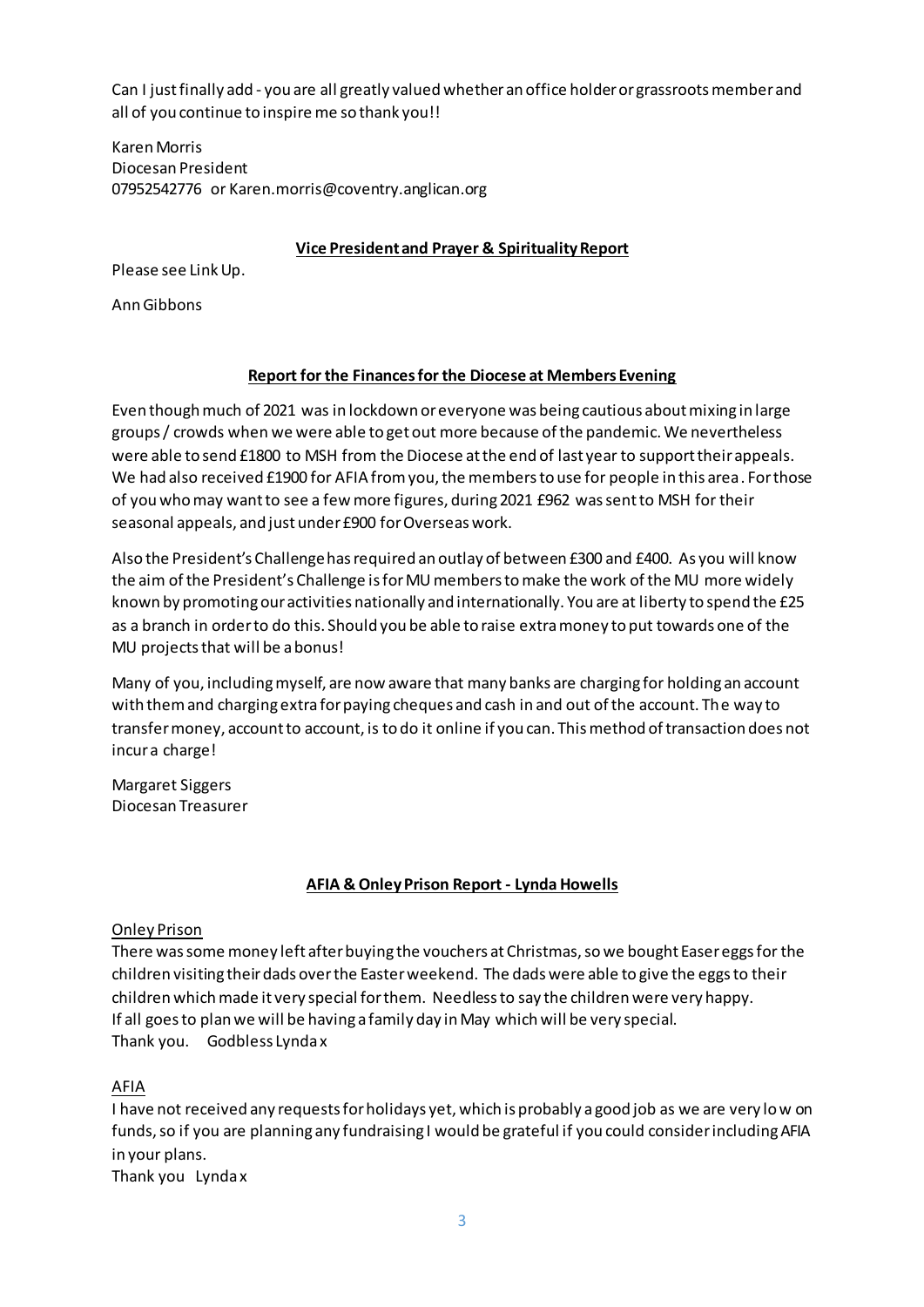#### **DATABASE REPORT from** *Alison Wiggins.*

The database is going very slowly, and it is a case of checking and rechecking that MSH has done what has been submitted. We are still having problems with MSH, things not getting done when they have gone in. If you ring MSH it seems to be an answer phone and one doesn't know if your message gets through. Patience is a virtue, so one keeps trying.

On the whole the database seems to be up and running well for Coventry Diocese, as I have not received any queries regarding people not receiving things.

I am hoping that the deceased people are not still receiving post. If I am not told then I take it that all is ok.

I do amendments and get an electronic reply to say the item will be altered but I tend to not trust this anymore and go back a few weeks later to check, and I am still checking on this.

We have come through a number of teething problems but things are definitely improving.

All I can add is please let Nicola and myself know of any changes in your branches A.S.A.P. and I will do my best to get MSH up to date. Also please let us know if you are not receiving "Connect" from MSH and I will try and put this right for you. Once again if I am not told I do not know.

### **Diocesan Members' Report for Member's Evening May 2022**

Karen's letters and any other information are sent on by e-mail to those with e-addresses. This month, I've also written a letter to accompany Link Up for members without e-mail, even suggesting use of the free WhatsApp, as I'm sure many use smart phones.

The latest list of Diocesan members has been received, and Karen and I are endeavouring to contact or find out about those who have not renewed, for whatever reason.

Sadly, we have lost long-standing member Ellen Watkins recently. Of the 107 Diocesan members, 33 appear to have not renewed for 2022. We appreciate that the pandemic has left members feeling cut off from the normal personal contact, and I have not been able to step up efforts to maintain contact; however, we are hugely grateful to those who see their subscription as a contribution to the wider MU work, which has continued throughout the past two years.

As more of my time has been devoted to Make Lunch, which supports families whose life has met with adversity, I am enormously grateful to members for their support again for Mothering Sunday, with Hug-in-a-Mug, a pot plant, a card and some toiletries, not to mention hosting the tea and cake. The lavender bags will be used to promote relaxation and the fragrance of Jesus at Pentecost aka the Platinum Jubilee weekend.

It is hoped to arrange a lunch for Diocesan members and friends later in the year, looking at a central venue to enable as many as possible to meet.

Val Brant Diocesan Members' correspondent 6<sup>th</sup> May 2022 [valbrant@sky.com](mailto:valbrant@sky.com) 07804 863836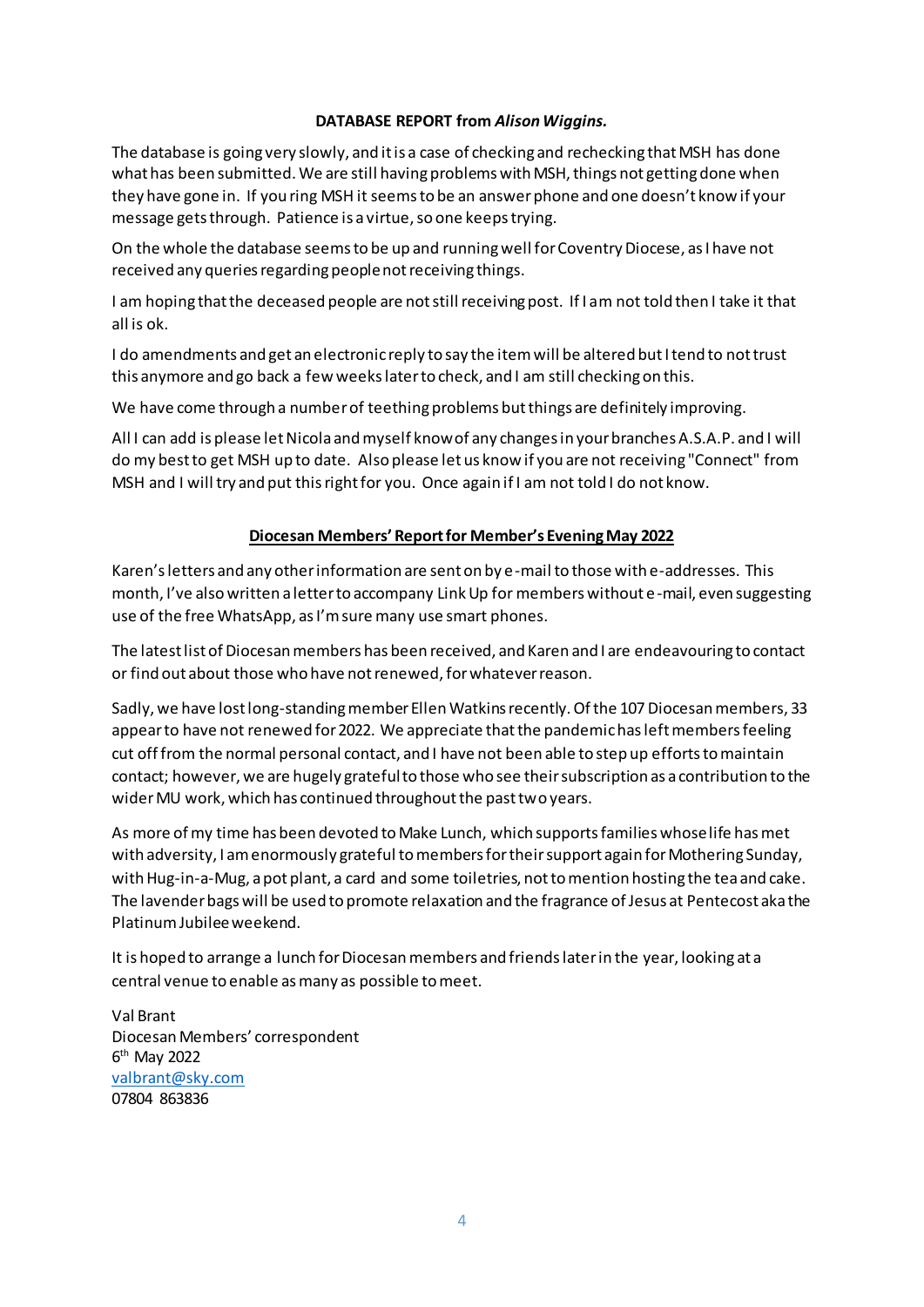# Social Media Report, May 2022

## **Websites**

Coventry Diocese Mothers' Union still have a presence on 2 websites. The first is on the central MU website at

<https://www.mothersunion.org/diocese/coventry>

I have not updated this in a couple of years and it would benefit from some newer photos and so please send me any that you think would be representative of our work.

We also have our Diocesan website at

<https://www.mothersunioncoventry.com/>

Thank you to those of you who send information for me to add to the website. I always try to update it in a timely fashion. In addition, I add the monthly communications from Karen and the monthly prayer diary.

I haven't received programmes for 2022 from many of the deaneries and branches, just eight so far. If you haven't sent yours yet, I would much appreciate it. Our website is incomplete without them.

The "action and outreach" pages could also benefit from more up to date information.

# Facebook

Our facebook group currently has 140 members. If you have not already done so, I would strongly recommend joining Facebook and joining our Facebook Group. The group is at <https://www.facebook.com/groups/mucov/>. There is also a link via the facebook logo in the footer of each webpage.

If I add anything significant to the website, I always add a post to Facebook. For example, I always post when I have added the prayer diary for the month. There are also other members who regularly post to the group. Our posts are often shared by other MU Diocese to their pages and we share posts from other Diocese.

If you or your branch or deanery are doing anything that you would like to share with others, please add a post to our facebook page. We would love to hear about it!

## Zoom

Zoom proved to be an invaluable communication resource to Coventry Diocese MU whilst there were restrictions on meeting in person. I think that we have also learnt that it is a useful resource in 'normal times', simply to enable us to communicate without travelling.

# Central Mothers' Union

The following central Mothers' Union resources are also invaluable:

<https://www.mothersunion.org/>

Mothers' Union YouTube channel, <https://www.youtube.com/channel/UCz4qiyQqyv3u9DnGTpkryzQ>

 $f_{110}$ ,  $F_{\text{ontor}}$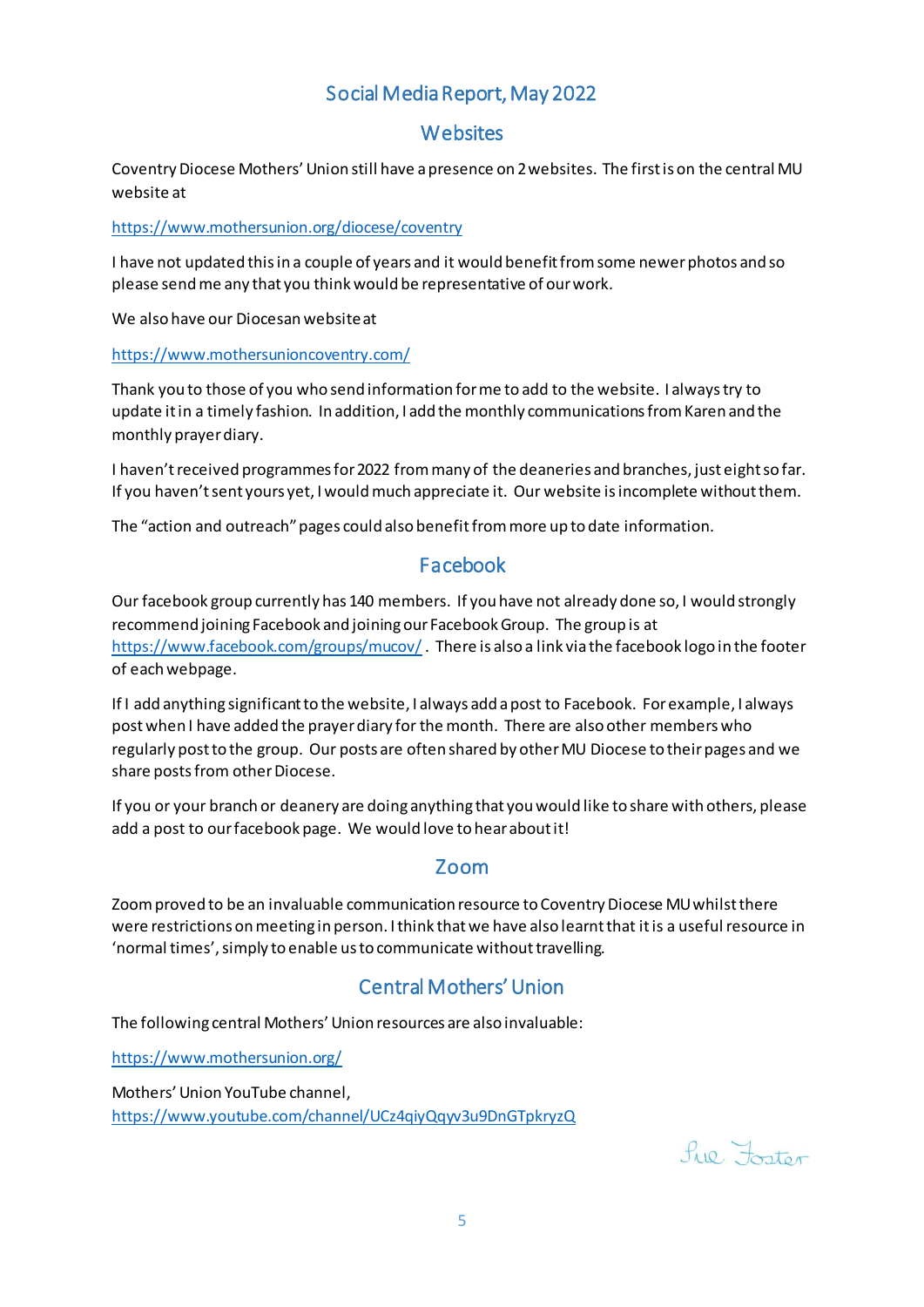## **Mothers' Union Overseas Links: Report May 2022**

**Links between Coventry Diocese and……..Akot, South Sudan; South West Tanganyika, Tanzania; Aba and Irele-Ese Odo, Nigeria; Cuttack, India; Kapsabet, Kenya. Wave of Prayer: Dec 3rd – 5 th**

In the past it has been difficult to contact MU members in some of these dioceses, but I have recently received updated contact details from Mary Sumner House, so I hope that we can make contact again soon.

## **Links between Kapsabet Diocese and Coventry Diocese**

## **Background:**

• There has been a Companionship Link between Kapsabet Diocese and Coventry Diocese since 2017, its vision being: *"particularly prayerful, seeking Kingdom relationship and opportunities to learn from and be enriched by each other primarily."*

## **For Mothers' Union, we want to promote:**

- o Mutual learning about MU in a different, global context
- o Links through email and social media
- o Focussed prayer

## **Visiting Kapsabet:**

• It was proposed that there would be a diocesan team visit, including 2 or 3 MU members from Coventry Diocese to Kapsabet in May 2022. However, for various reasons, this team visit has not taken place, although Rev Richard Suffern and his wife Jacqui (both MU members) will be visiting Kenya.

## **Possibility:**

• It is hoped that a visit to Kapsabet will be planned for 2023, with a wider team from the Diocese, including 2-4 MU members.

## **What would be the purpose of a visit to Kapsabet?**

- To build stronger relationships between MU members in both dioceses
- To learn and understand more about the lives of MU members, family and community life in Kapsabet and share this learning with MU members and others in Coventry Diocese
- To encourage MU in Kapsabet, by our visit worshipping, praying, friendships
- For MU in Coventry diocese to pray in a more focussed, meaningful way
- For MU to be part of a wider Diocesan Team, thereby being part of the "Companion Links" group and raising the profile of MU in our diocese
- To encourage individual MU groups across our diocese to forge additional links, where appropriate
- Suggestion in preparation for this:
	- $\circ$  Members' event later this year day/half day to celebrate and learn more about MU in an international context, and specifically our overseas links.

Please contact Jane for more information or if you would like to be more involved with our overseas links[. janehillcovmu@gmail.com](mailto:janehillcovmu@gmail.com)

Jane Hill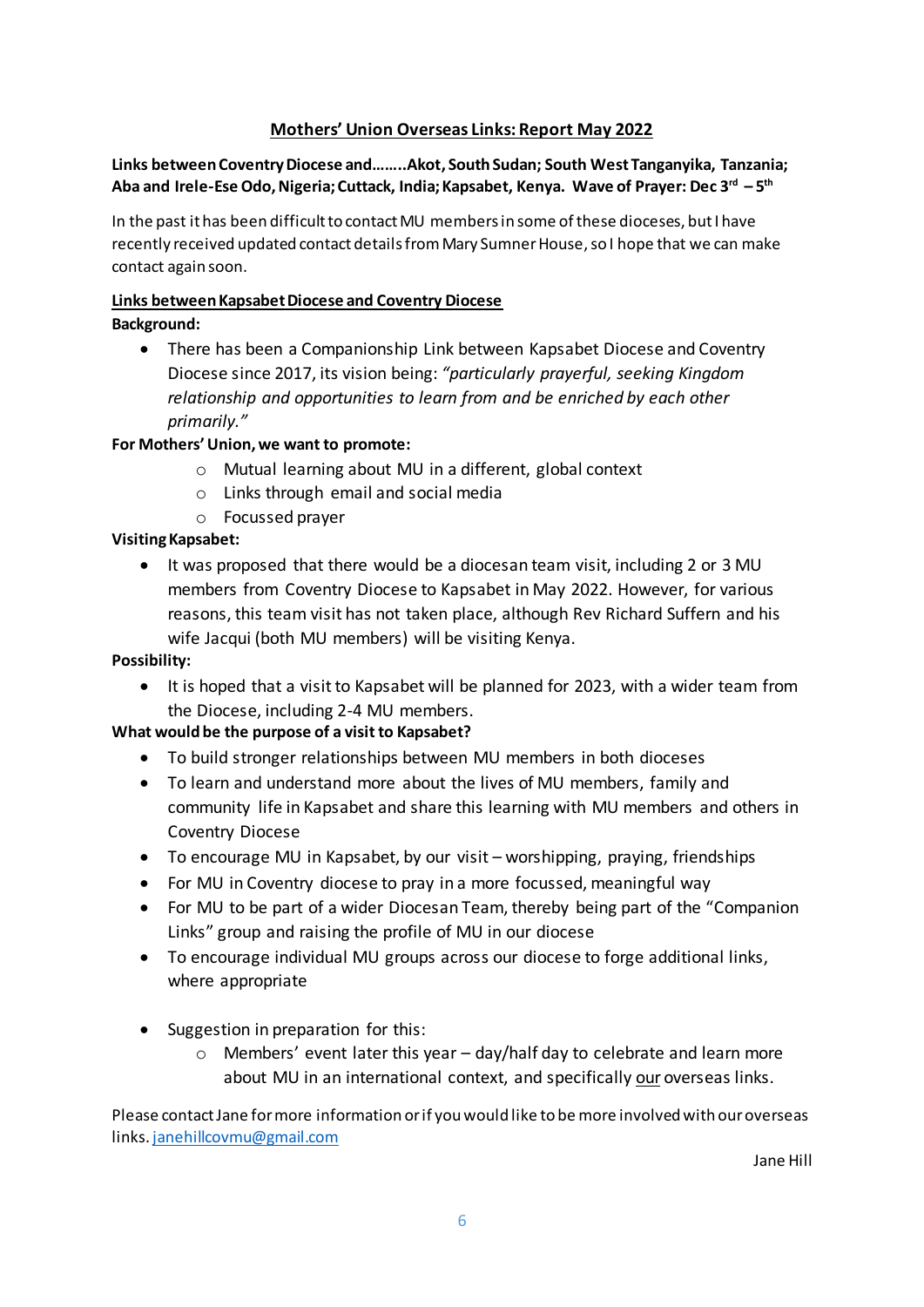### **Report from Paul Morris re. MUe**

In this next Triennium we are looking to drive forward MUe sales, especially after Covid curtailed our meetings and subsequently the ability to sell our MUe stock.

We undertook a stock take on the 28th April and we have some £866.00 of stock in the Diocesan Office.

We are looking to have stock available for sale at all branch meetings, going forward, with a big push on the members day on May 23rd. All stock will be on display for sale.

Remember we receive 10% cash commission from MSH of all MUe sales, by way of a cash credit paid annually to the Diocese Bank Account.

This is a good income generator to fund our projects and AFIA.

Our target for 2022 is to get £3,000 commission for our MU projects, that will mean some £30,000 MUe sales for 2022, ambitious yes, but let's try and achieve it, with every branch pushing MUe sales to members, friends and family.

MUe also provides a great service to our members at our various events, as the pricing on the various cards available from MUe are very competitive, so much cheaper than the high street card retailers, and we have an excellent variety of choice.

Please make sure if anybody does order stock directly from MSH on line through MUe website, you quote 'Coventry Diocese' in the drop down box, otherwise we will not get the 10% cash commission awarded to Coventry Diocese.

Jackie Swain is the MU lead on MUe matters and I am delighted as a new Trustee to support her in this important MU project.

Paul Morris May 2022

### **Parenting Report May 2022**

The Parenting work is slowly picking up again after the pandemic as schools are more open to allowing people in, and the impact of lockdowns and disruption on the children and families is becoming more apparent.

Felicity has run an in person WSWTTC group at Brooke School again, with 3 parents attending. It was well received but not much feedback. Copies of the materials are starting to run out, so a decision may need to be make this year about the course's future. It has not been take up as was hoped by other Dioceses, but a new promotion may help, subject to MSH agreement. With the new PHSE curriculum, it is more needed that ever!

Felicity and Ba ran an online Time Out course at Rokeby School Rugby which had mixed success. There were challenges with the technology and with attendance, but all the parents said they enjoyed it and found it helpful. At least it kept our registration current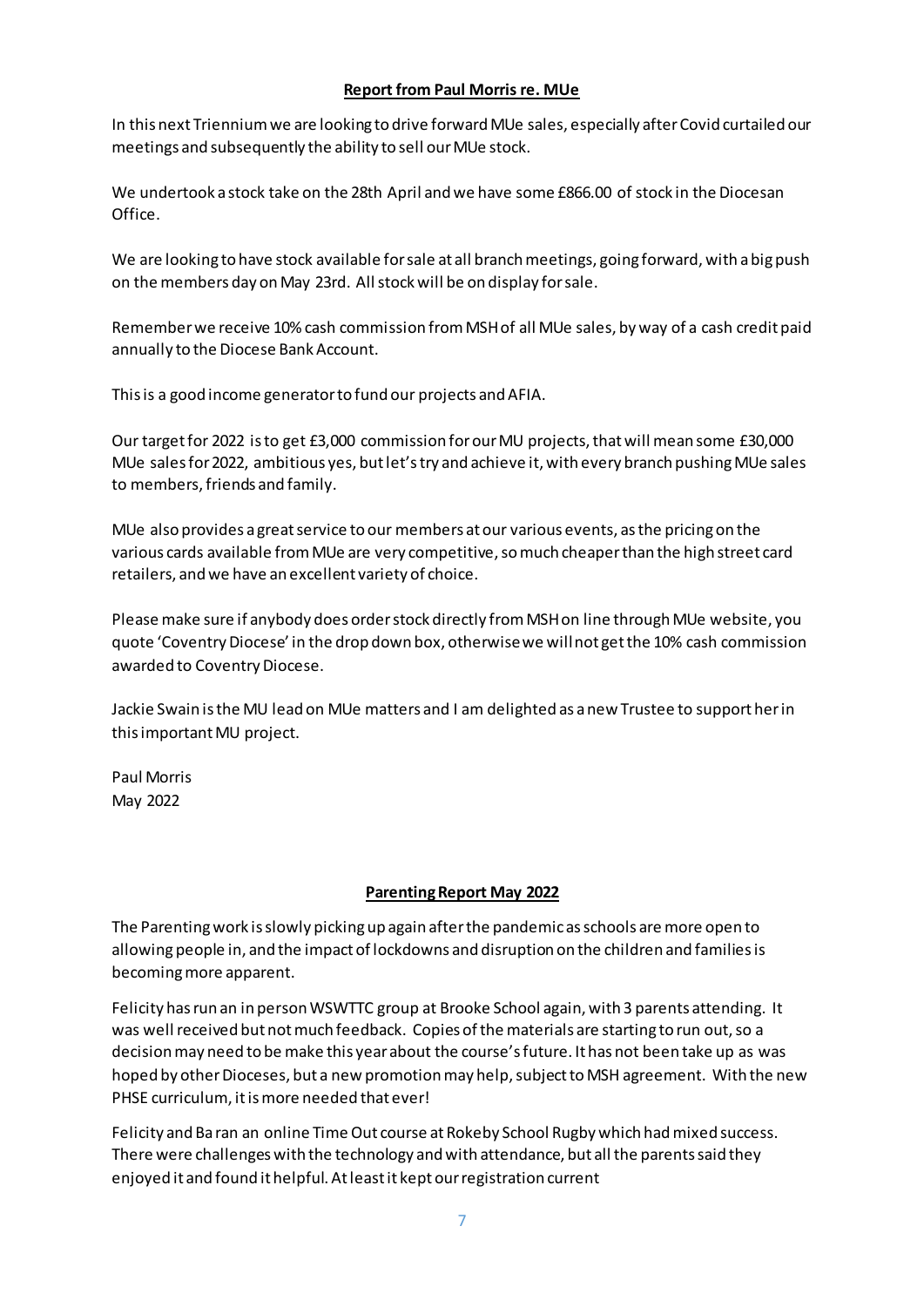Karen delivered 3 x10 weekly virtual parenting groups last year via Barnardo's and Solihull Local Authority with an average of seven parents attending. Karen was due to lead a new group in January but the group folded after the second session due to only two parents logging on and a decision was made to signpost the parents, to another group. Karen also helped deliver two standalone virtual parenting workshops in the summer.

### The PAP Review

Karen continues to be involved in the Passionate About Parenting (PAP) evaluation by Mary Sumner House and is a member of the steering group, which was specifically set up to lead on the review process.

## The next steps that were agreed upon were:

1) To design a simple Facilitator Training Manual to help equip all facilitators in the three areas of listening, programme design/content and problem solving.

2) To design a basic system for screening facilitators and for supporting them.

3) Work on the safeguarding policy specifically with the parenting project in mind.

4) Look at the possibility of rebranding the PAP project with a new name

5) Dropping the requirement for Mothers' Union facilitators to be trained to Open College Network (OCN) accreditation, level three. Overseas facilitators do not require an OCN accreditation and feedback has shown that within the UK there is not a need for the OCN accreditation.

### Possible Parenting Group Leads

In the autumn, Felicity's son Steve, who was then acting Head of a primary school in Solihull, asked about running a group at his school. The Birmingham DP, who is a facilitator herself, gave us clearance to go ahead, and Karen and Jackie would be willing to do a group. Karen has also suggested parents join the online Parenting Programme that she runs for Solihull, which Steve was not aware of. So far there has been no further progress.

Care for the Family have just launched a single session on parenting in a digital age, based on the book Left to Their Own Devices by Katherine Hill. Felicity and Karen hope to run an evening after half term in Kenilworth

Please pray that the parenting programme continues to touch as many lives as possible. Thank you!

Felicity Hawke and Karen Morris May 2022

## **Report from Chris Cooke re. Ryehill Prison**

Visiting at Ryehill has resumed, there are very few of us now and the chaplaincy would be pleased to talk to anyone interested. Chris May 2022